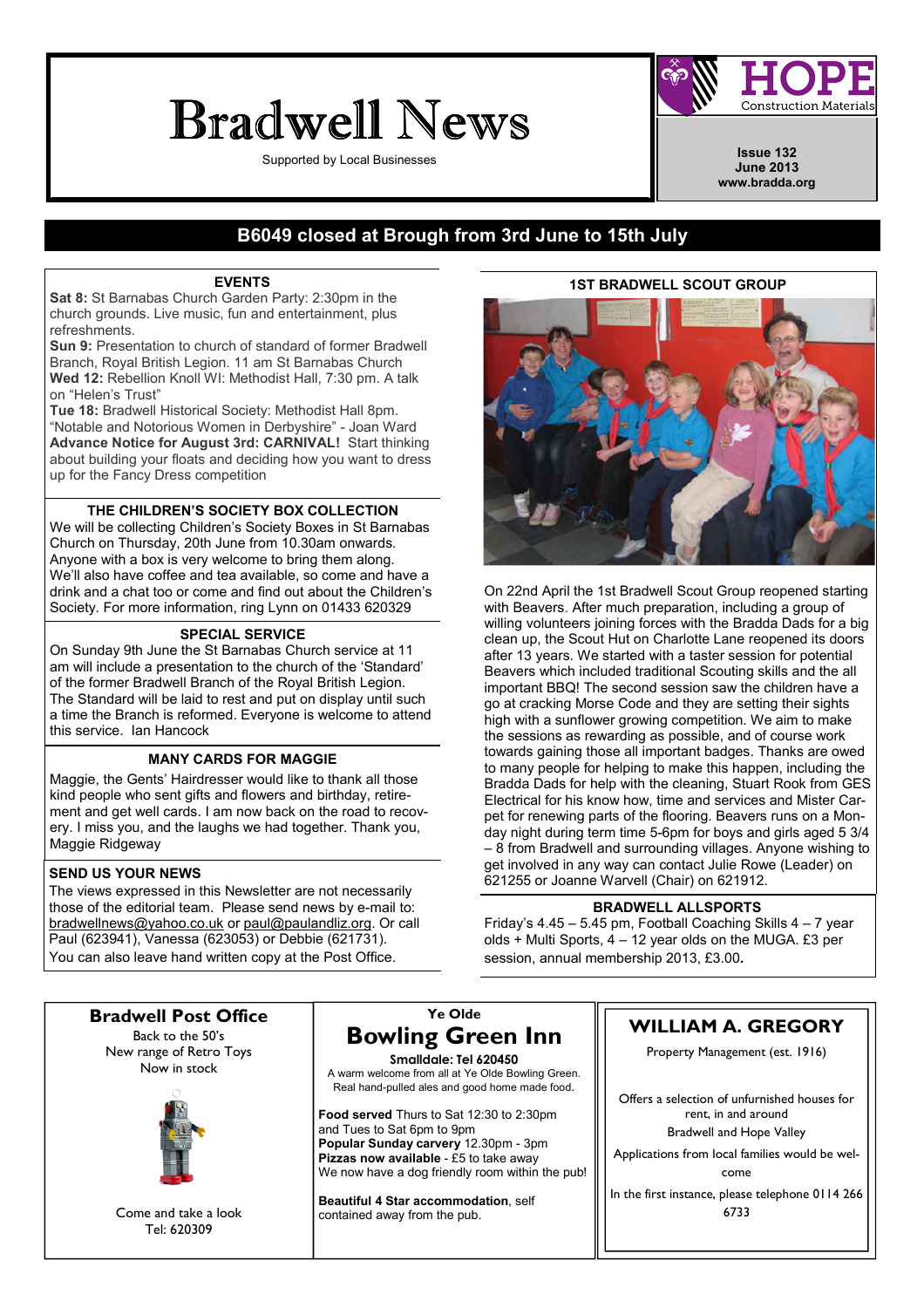

## PARISH COUNCIL NOTES

Closure of the B6049 through Brough from 3rd June 2013 The closure of the B6049 at Brough, the main north – south road through the village, is now planned to start from  $3<sup>rd</sup>$  June and could last for up to 4 weeks, with additional works then taking place along Stretfield to Elliott Avenue. This closure was requested by Severn Trent Water (STW) to enable its main contractor, Enterprise plc (now Amey plc), to renew the old water main to the village. STW provided an exhibition at the Memorial Hall on  $16<sup>th</sup>$  May, so hopefully many residents will have had their queries answered then. Timetables for the shuttle bus service are attached to bus stops and the Enterprise website (www.enterprise.plc.uk/bradwell) gives further details.

Bradwell Annual Parish Meeting: This annual meeting was held at the Methodist Hall on Tuesday  $7<sup>th</sup>$  May with 55 people in attendance. The format for this year was different from previous years and commenced with tea and cakes from 7:00 p.m. The meeting started with the council chairman giving his report on the many activities of the council and its committees during the year, and this was then followed by presentations from Bradda Dads, FOBS, the newly formed Scout Group, the Memorial Hall committee and the Orchard Group. Each of these groups summarised their aims, achievements and challenges and then highlighted areas where help would be appreciated. The chairman then discussed a number of issues that had been raised by residents to the parish council and sought the views of those present to help guide council in its decision-making. These issues included, for example, the use of the former Royal British Legion site, the request for a Skate Park and the provision of senior exercise equipment. Mr. John Keeley from PDNPA gave an update on the latest position with the planning application for the Newburgh site and this was followed by a general Q&A session which included our county and district councillors. It was generally agreed that this had been a very successful meeting with the expression 'the best one ever' being heard several times.

Bradwell Neighbourhood Plan (NP): The parish council initiative to develop a Neighbourhood Plan for Bradwell was discussed at the Annual Parish Meeting. Mr John Keeley of PDNPA stated that a Neighbourhood Plan would be a significant reference document for the Authority and, when adopted, would be a first point of reference when considering future planning applications for Bradwell. The council NP committee has already held its first meeting and will now apply for grants and will appoint a number of working groups to address specific aspects of the Plan. It is expected that many residents will contribute to this important process and contribute to defining what the village will look like into the future. If you would like to become involved in helping define the future of Bradwell then please contact Steve Lawless (620329). Your help would be especially welcome if you have any experience of the planning process and planning laws.

Flash Flooding Alert: The Environment Agency (EA) initiative to help residents of the lower lying areas of the village prepare for the risk of flash flooding was discussed at the Annual Parish Meeting. The Agency is keen to recruit volunteers to form a group of residents to help develop a community flood plan. Some residents have already volunteered to help with this plan but more would be welcome. If you are interested in being involved, or have any other queries regarding flash flooding, please contact

### andrew.ellis@environmentagency.gov.uk

Carnival 2013: Planning of this year's Carnival (with the theme of 'Children's Books') is progressing well. The bands and most of the entertainers have already been booked, requests for stalls are being processed as they come in and the booking of the carnival royalty is likewise being managed. At present there are vacancies for volunteers to judge the Queens, the Queens' floats and the Fancy Dress (2 for each competition), so if you, or someone you know, would like to help in this year's Carnival, please let Sarah Ridgeway (621471) or Steve Lawless (620329) know as soon as possible.

Playing Fields: You may have already noticed that two new benches have been installed on the Town Bottom playing field. These benches were donated by Mr Dale Frith in response to a request in Bradwell News. Dale is an ex-resident who has many happy memories of growing up and living in Bradwell and the council is very grateful for his generosity. PC Chair & Parish Clerk

### RAINBOWS



On Fri 17<sup>th</sup> to Sat 18<sup>th</sup> May Rainbows from Bradwell, Grindleford and Tideswell attended a Rainbow Sleepover at Glenbrook House, Hope Road, Bamford, Hope Valley. The theme was based around

"Princess" so the girls were asked to bring a princess dress or pink party clothes for the Princess Ball on Saturday afternoon! The girls took part in various activities around the Princess Theme. Activities included: Crafts - Treasure Boxes, Tiaras, Necklaces, Bracelets, Chocolate Bubble Bath, decorating a Pink Princess Bun + lots of fun & games inside and outside. The highlight of the Sleepover for the girls was the Princess Ball. They hadn't been able to find any FROGS to kiss so the Ball was minus a Prince! However, this didn't stop them from having loads of fun. At the end of the Ball all the girls were presented with their Sleepover Badge! Everyone went home happy and smiling and the Leaders were already planning the next sleepover.

Hope Valley & Tideswell District – Rainbows, Brownies, Guides, Senior Section, Leaders, Trefoil Guild – We all hold many events during the year. If you are interested in getting in involved contact Katie Tanfield on 621091 or e-mail kptan23@hotmail.co.uk or check out the Girl Guiding website www.girlguiding.org.uk/joinus

# C I STRONG TIMBER SERVICES

Manufacturers of Superior Timber Buildings

Full Range of products available including Large Sheds, Garages, Workshops, Stabling and Field Shelters. A full range of animal housing available. All ground work undertaken

Tel: 01298 873098 / Mob: 0771 5254620

Tideswell Moor, Tideswell, Nr Buxton, SK17 8JD

www.strongtimberservices.co.uk

# MOVING HOME? NEED TO PACK?

Get your cartons and packaging from

# BRADWELL PACKAGING

TELEPHONE: 01433 620590 Bradwell Packaging Services Ltd. Stretfield Mill, Bradwell Hope Valley, Derbyshire S33 9JT

# THE SHOULDER OF MUTTON 01433 620427

Fri 28 June: Summer Special - 2 x Salmon, New Potatoes & Fresh Veg followed by Strawberries & Cream and accompanied by a jug of sparkling PIMMS! Booking essential Fri 26 July: Mixed grill night - watch for details!

Come and enjoy a meal or a drink on our fabulous Terrace - best sun-trap in Bradda! Luxury rooms available from £40 per night. Fun QUIZ every Sunday with FREE supper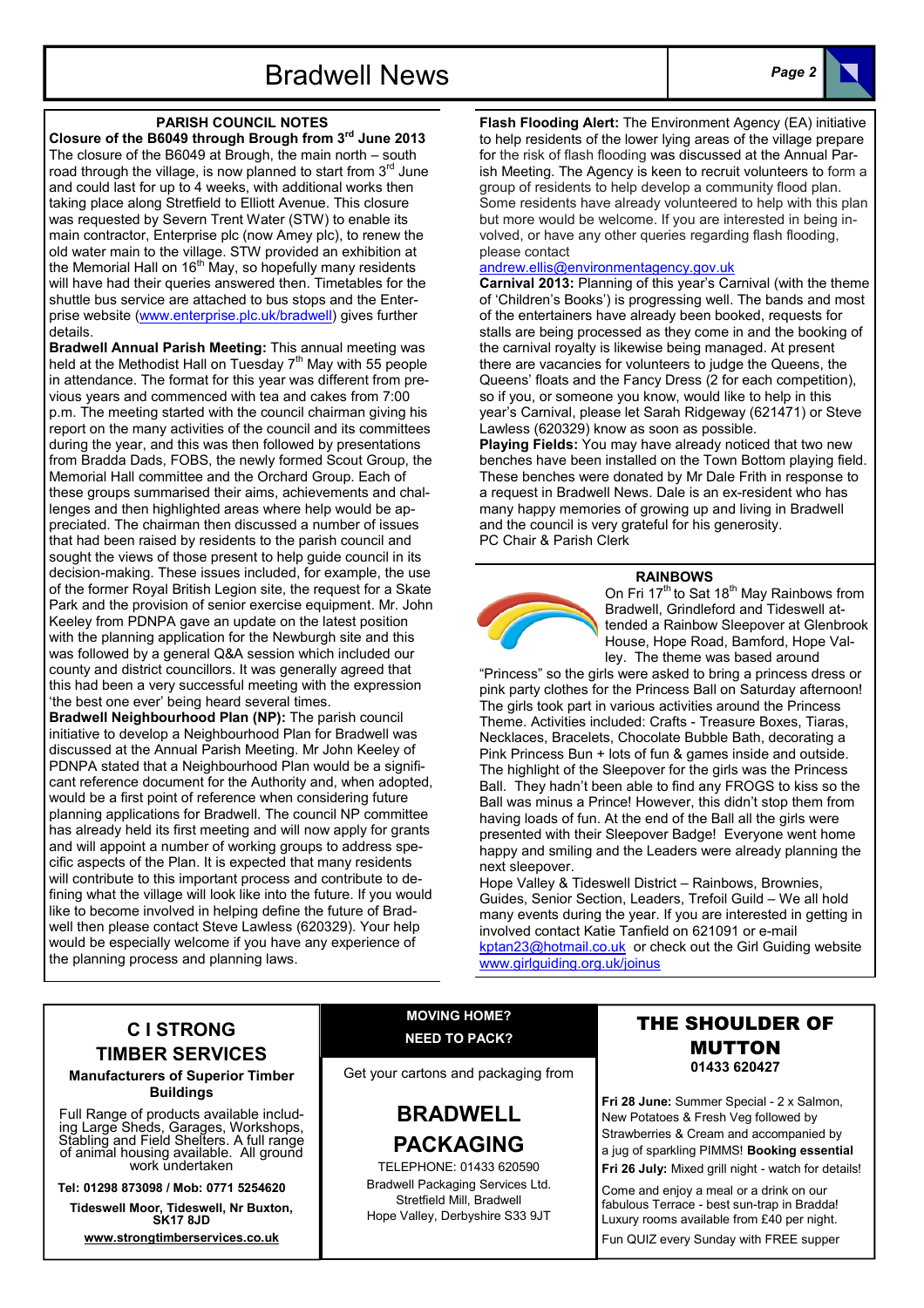# Bradwell News Page 3





# TEDDY BEAR CLUB

Teddy Bear Club is busy planning the kids' summer trip to Chatsworth and end-of-term party, both paid for using funds we have

raised over the past year. If you've sponsored a walker this year or bought raffle tickets last year, many thanks - your money will go towards these two summer events. Following last year's successful third-prize entry, Teddies will be entering a float for the carnival again this year. If you don't yet come to Teddies but would like to get involved with the float, please do come along to one of our sessions - we need loads of help! We are Bradwell's group for mums, dads, carers, babies and toddlers. We meet during term-time on Tuesdays and Fridays from 9.30am to 11.30am in the Methodist Hall, opposite the White Hart. We charge £2 per family per session, which includes refreshments for the grown-ups and children. For more info, contact Colette Holden - 01433 623838, 07835 800477

# ST BARNABAS SUMMER PARTY

On Saturday 8th June, in the church and grounds, the Party starts at 2:30pm and will be opened by Mr Maurice Dean. There will Live Music by Ruth, Tom and Charlotte, a Raffle, Tombola, Stalls, Games and Refreshments plus a competition for the best tasting and decorative cup cakes (a plate of 5). For children, the competition will be for the best vegetable animal! Don't forget to bring your silver coins to make the longest ever line around the Church.

### ORCHARD GROUP SUMMER PICNIC

Bradwell Community Orchard Group are having a midsummer picnic on Saturday 29th June, from noon to 2pm. Do come along and see the Orchard and find out more about what the group have been doing. There will be a storyteller, a quiz for children and face painting. What better way to celebrate the summer! Bring your own picnic. Everyone welcome

# BRADWELL 100 YEARS AGO

Ideal weather on Sunday 1<sup>st</sup> June blessed the hospital demonstration. The procession formed up at Town Bottom and proceeded by way of Hill Head, Granby, Smalldale, Station Road, Church Street, The Hills, Cannon St., Hills Stile, Ore Gate and the Lumb to the Wesleyan Chapel. (How did you do tracing the route?). The procession was led by its Marshall Mr Z Walker, Mr BS Shirt for the Rural District Council and Mr D Wragg for the Parish Council. Then came the Drs Houlbrook and Lander. The Bradwell Old Band with its conductor Mr W Evans was followed by representatives of various Friendly Societies (all had been set up with the purpose of helping working people with such things as health insurance and death benefits). In marching order these were the Druids, the Independent Union, the Oddfellows the Rachibites (a temperance society), the Foresters, the Hearts of Oak and the Teachers' Provident. Their steps were encouraged by the playing of the Coronation Brass Band under Mr IM Hall. After a service conducted by Rev. Sidney Brown the two bands combined forces to play a selection of sacred music at Town Gate. A collection of £73 7s 3d was made and the money was sent to local hospitals. Mr Jack Hutton the son of the missioner at Birchinlee set up a wireless telegraphy station at the Derwent Waterworks Village. With his own receiver and wires strung from the trees he was able to hear the time and weather forecast from Cleethorpes on two successive nights.

The courts of the Bradwell Tennis Club at Gore Lane End went into action following their thorough overall, placing them into good order by Mr Wm Eyre of Stretfield who was acting as groundsman for the season.

Mrs MA Walker, grocer and farmer of Brookside, lost a valuable young cow. It had been put out to grass at Wardlow 'Myres' and found mortally injured after a thunderstorm. It was supposed that the animal had been struck in the head by lightning.

#### BRADWELL SPORTS F.C. MAKE HISTORY

The senior club in the village has won the Hope Valley Premier Football League for the first time since its formation in 1983, also winning a top league in the club's history since its reformation in 1954. After a long season with weather delays the title was clinched with a game against Furness Vale in April. Having only lost one league game all season credit must go to all players and staff at the club, and the fantastic supporters who turned out in all weathers (some more critical then others). Special mention to Mr. Peter Harby (manager) and assistant Mr Paddy Middleton (the one with the moustache) who stuck to their beliefs and came good. The team have just added the Dore Shield, with a win over Holmesfield, so we have a double! In the next report I would like to say we have added the Lawrence Cup to our achievements for 2012/2013 season, and we might have a team mug shot for you. Patrick Tibenham

#### THANKS

Many thanks to everyone who kindly sponsored Simon Brown in the London Marathon. We were able to send him £275. At the last count he had raised a massive £5,050.00 for MIND and managed to run at the side of Mo Farrah for a whole three seconds! Peter & Sylvia Higgs. \*\*\*\*\*\*\*\*\*\*\*\*\*\*\*\*\*\*\*\*\*\*

Many thanks to all who helped to make the first Community coffee Morning such a success. Approximately 30 people "popped in" to share drinks and cake and to have an enjoyable chat with friends. Dates for June are 12th and the 26th in the Memorial Hall between 10am and 12 noon.



The Dads are keeping quiet this month. Rumours are they are building the "best float ever" for Carnival. Others might wish to challenge thatPPPP.It's gonna be fun!



#### MISTER CARPET (John and Steve)

 Visit our Showroom at 428 Ecclesall Road, Sheffield and and **By Appointment on Aston Industrial Estate, Hope** 

Samples of carpets and vinyl brought to your home with no obligation.

> Expert Fitting, Personal Service, Free estimates, Own carpets fitted and refitted

No Job Too Small Tel: 0114 268 1733 01433 623700 / 623800

Mob: 07711 753018 / 07803 273172 E-mail: johnmistercarpet@btconnect.com Website: www.mistercarpet.org

# Andrew Milner

Memorial Mason, Stone Carver and Lettercutter In Stone and Wood

ALL TYPES OF INSCRIPTIONAL WORK AND STONEWORK UNDERTAKEN, INCLUDING SCULPTURE, RESTORATION AND IN SITU ADDITIONS

> Tel: (0114) 281 0387 e-mail: am@andrewmilner.free-online.co.uk

# **GES ELECTRICAL** for all your electrical requirements

- V ELECSA Part P registered
- Professional & respectful of your property References available on request
- Free, no-obligation quotes
- All aspects of electrical work undertaken, including: Lights • Sockets • Full & part rewires Consumer units . Showers

Alterations . Upgrades